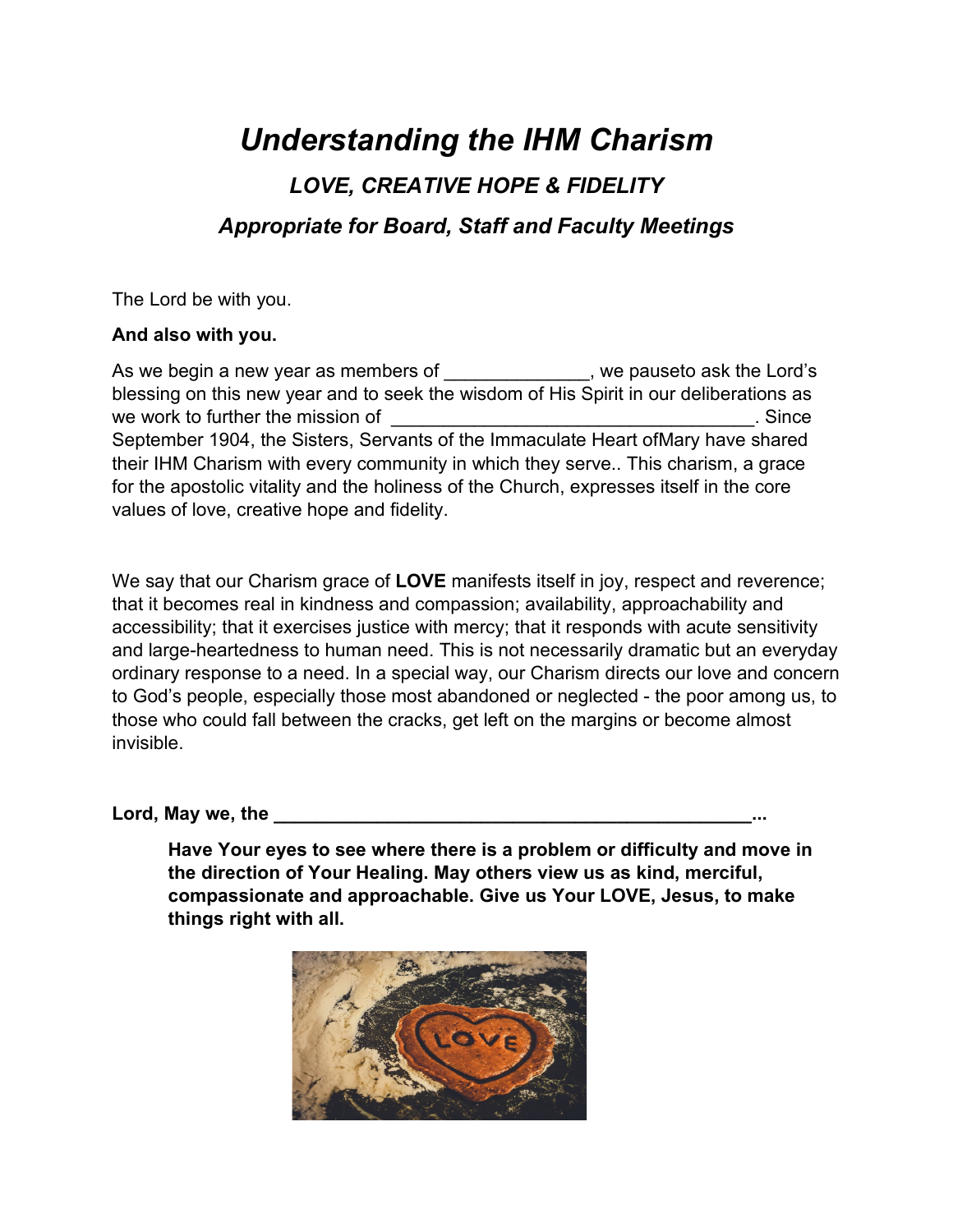We say that our Charism grace of **CREATIVE HOPE** places all its confidence in God's loving Providence; that it seeks to make a way where there seems to be no way; that it finds in the present a hint of something more, looking beyond what appears to be to what really is; that it believes that we can make a difference, especially when efforts seem futile; that it chooses an alternative way of living, different from the dominant culture that would have us settle for less; that it engenders hope in the young and the most vulnerable and seeks to find alternatives to negativity and despair, looking to the future with fresh eyes and renewed vigor. It never gives up on anyone!



Lord, may we, the

**Have Your hands to reach out to those around us with little or no hope. May others view us as vigorous, intuitive, and always eager to find a solution for their hardships. Give us Your HOPE, Jesus, so that others will know that we will never give up on them.**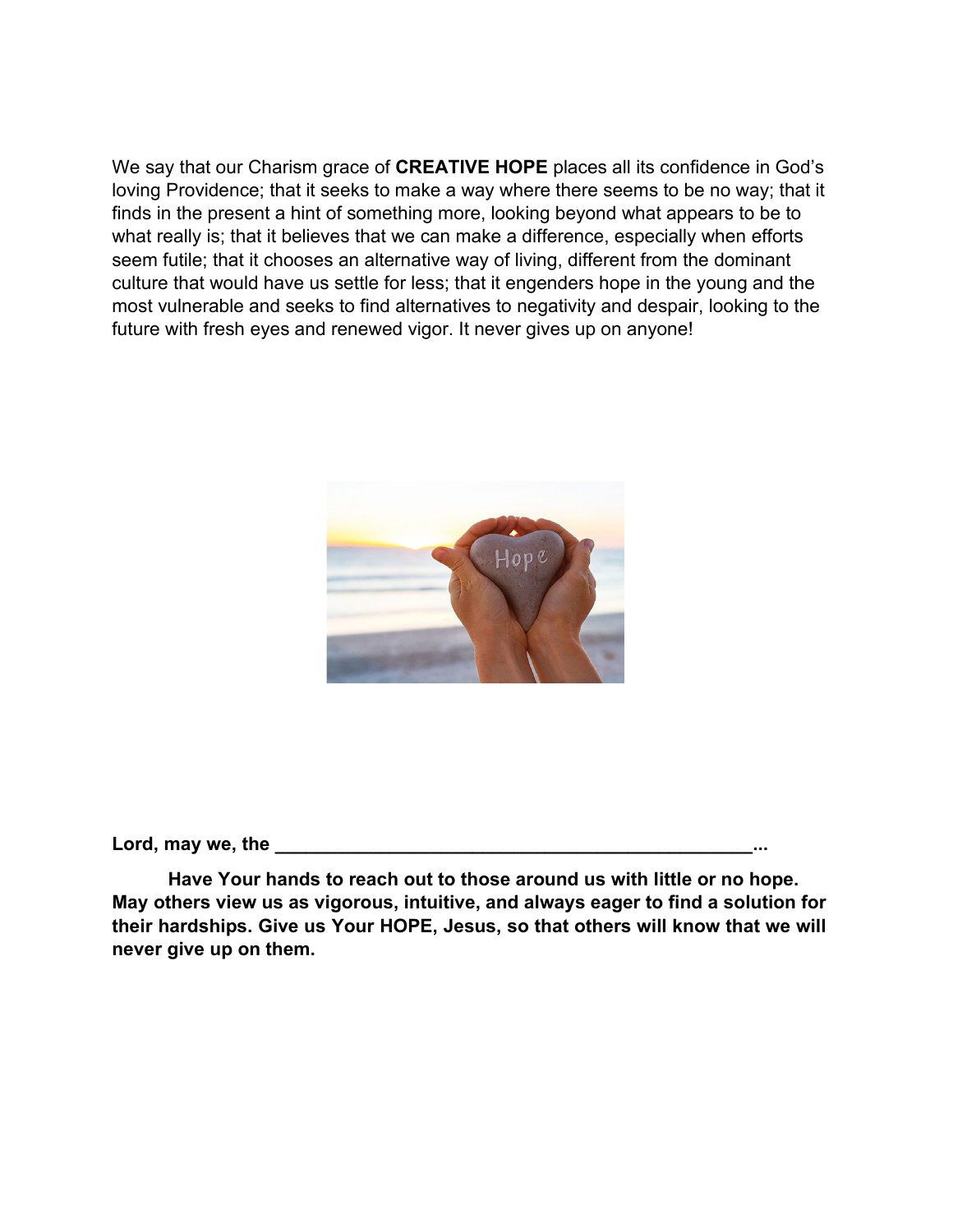In a culture that places little value on faithfulness, we say that our Charism of **FIDELITY** calls for perseverance, for staying power, for courage, for faithful commitment over the long haul. We say **Fidelity** fosters integrity in words and actions and it challenges us to remain steadfast in the mission entrusted to us. It calls forth an enduring love.

Lord, may we, the <u>same and the set of the set of the set of the set of the set of the set of the set of the set of the set of the set of the set of the set of the set of the set of the set of the set of the set of the set</u>

 **Have Your Heart to persevere in this most holy mission as members of \_\_\_\_\_\_\_\_\_\_\_\_\_\_\_\_\_\_\_\_\_\_\_\_\_\_\_\_\_\_\_\_. May those to whom we minister pass on the LOVE to those they will meet in their lives. Give us your FIDELITY, Jesus so that we may call forth an enduring love in the lives of all with whom we come in contact.**



**It is our ongoing challenge and responsibility to claim this God-given gift of the IHM Charism, and to be sure that it finds a home in our hearts; that it becomes the reality of how we choose to live life and live it abundantly! AMEN.**